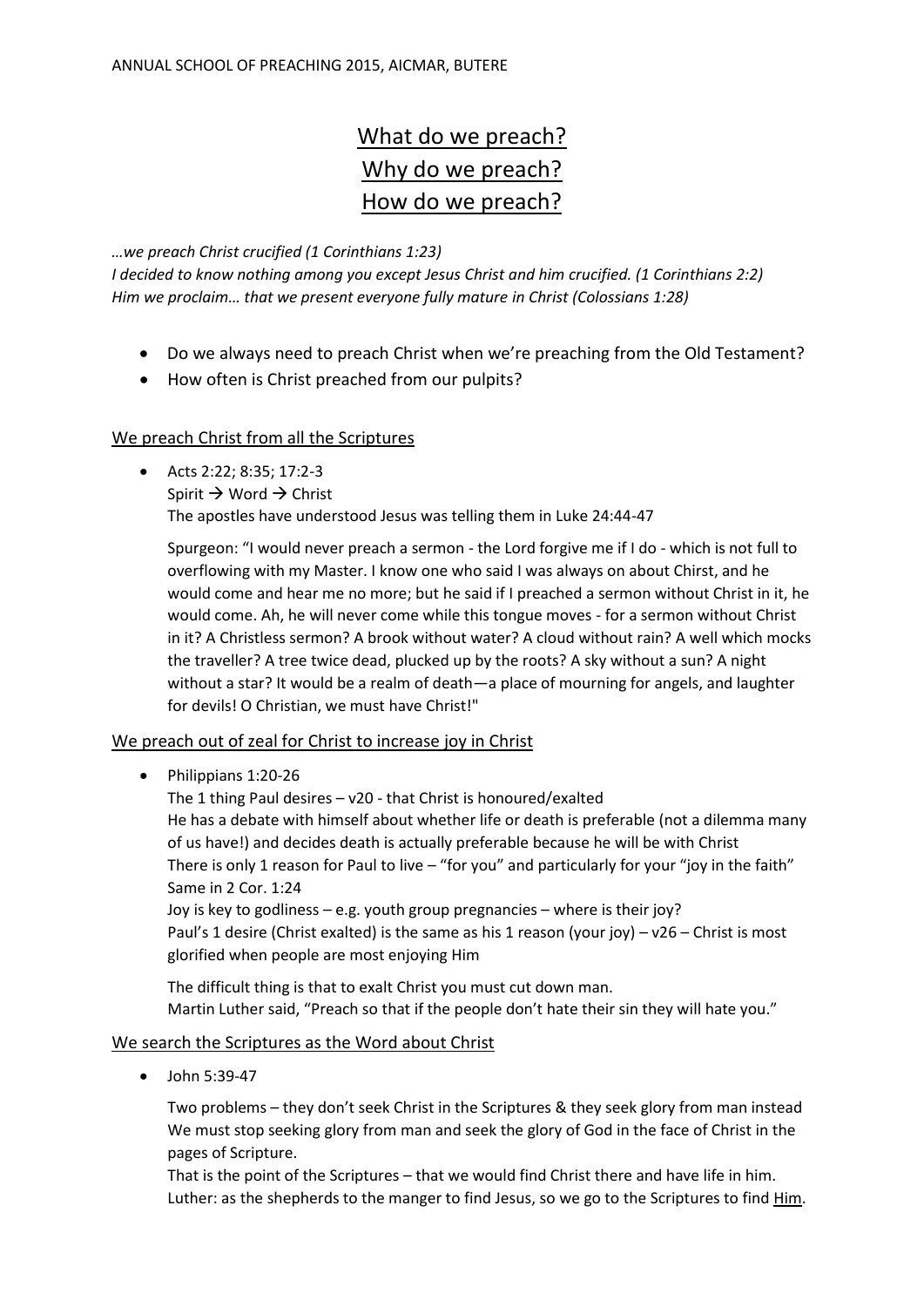*What books of the Bible or parts of the Bible do you find it most difficult to see Christ in?* 

- Problem, Promise, Pattern, Presence e.g. Genesis 3
	- o Problem Satan, Sin, Death, Curse
		- Gen 3 Sin, death and curse come into the world, no way back to the tree of life, cherubim with flaming sword – Jesus comes to deal with this problem, as he dies the Temple curtain with the cherubim woven into it torn, because Jesus has taken the blow of the sword of judgment
		- Sometimes we see Christ in the Old Testament in his not being there and us needing him to be there. He is the answer to the problems.
		- E.g. Ecclesiastes
		- Every time you read in the Old Testament "and he died, and he died…" it's crying out for Christ. Every time you see wickedness and pain and tears – it's crying out for Christ.
		- The book of Judges is a spiral of sin and in the last section of the book it is getting almost as bad as it could possibly get. The Levites have idols and concubines, priesthood is for sale, there is gang rape, a body is cut into pieces, there's civil war. It is a very very dark picture. And throughout you get the repeated phrase: "In those days there was no king in Israel" (Judges 17:6; 18:1; 19:1; 21:25). That is the big problem – we need a king.
		- And then the kings come along and some are ok but they're mostly pretty rubbish – we need a better king.
		- o Promise Seed, Serpent Crusher
			- Gen. 3:15 This is probably the most important promise in the whole Bible. Throughout all the Old Testament we are looking for one born of woman, seed of the woman, who will be the Serpent Crusher.
			- In Genesis alone you get this word "Seed" 46 times
			- $\blacksquare$  Joshua 10:24-25
			- Judges there are several times when someone crushes someone's skull
			- David defeats Goliath and cuts off his head but David is not the final serpent crusher; he is promised that from his line will come the seed
			- The Prophets and the Psalms are all about this Promised Seed in David's line.
			- Isaiah says the virgin will give birth to a child  $(7:14)$ ; to us a child will be born, one born of woman who will finally break the yoke of our oppressor (9:1-7)
		- o Pattern clothing, Adam, tree

clothing [Gen. 3:21 – a hint of how redemption will come – wrapped in a death]

Adam is a pattern of Christ – in fact in God's sight there are only 2 men – 1st Adam and the 2nd Adam –2nd Adam is tempted by satan like the first Adam but he resists Like Adam he has to make a decision in the garden – a much harder garden – and he chooses God's will

As Adam was cut off from the tree of life so Christ goes willingly die on a tree that he might become the tree of life to us

And then he rises again on the first day of the week – as the firstborn of a new creation

And on Easter morning He's met by Mary and do you remember what she mistakes him for – the gardener – and he is – he is the second Adam remaking Eden for us

Through Bible there are loads of patterns - basically three categories – Events, People, Things: